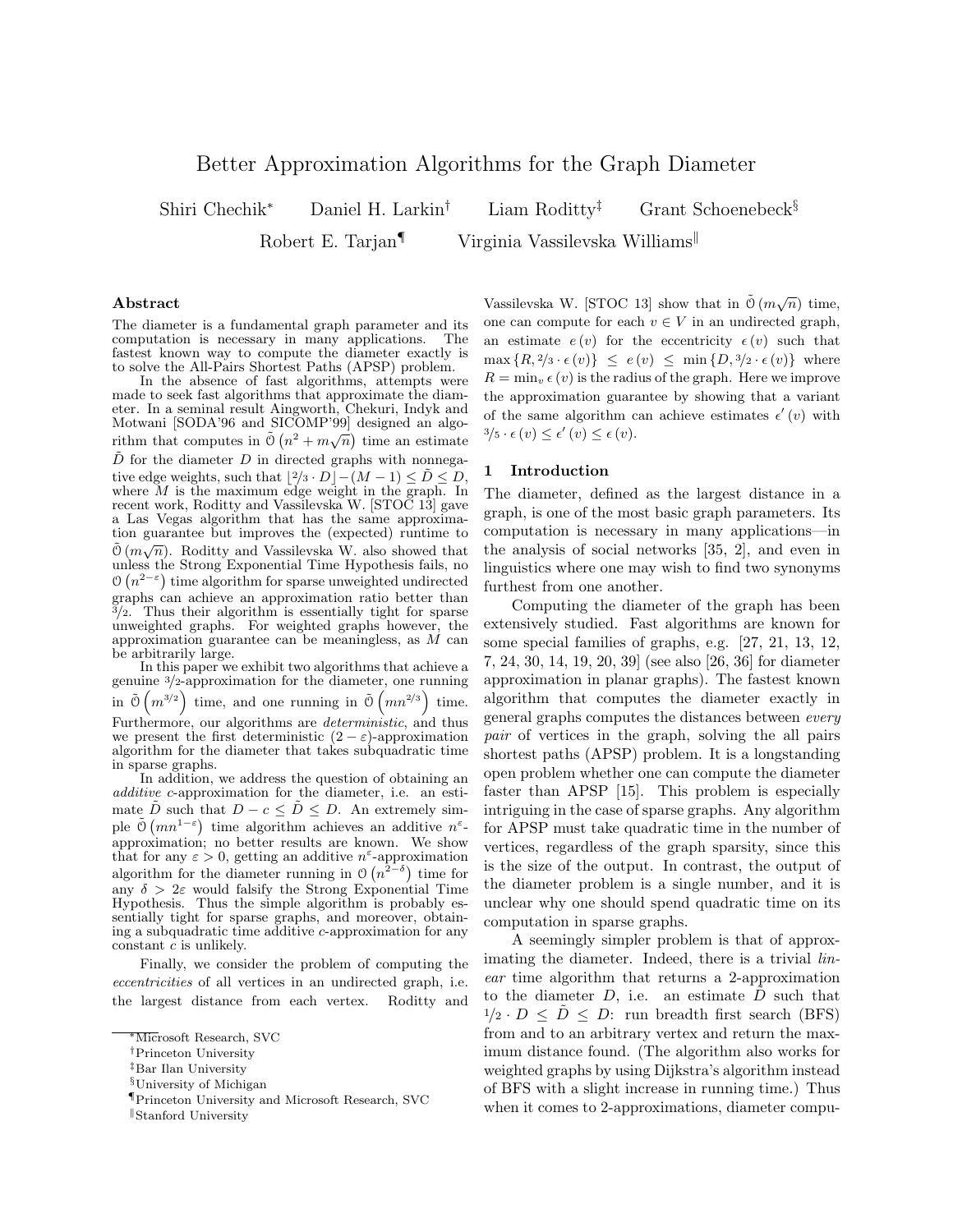tation in sparse graphs is easier than APSP.

A seminal result of Aingworth et al. [1] showed that one can beat the approximation factor of 2 for the diameter with a running time of  $\tilde{O}(n^2 + m\sqrt{n})^{-1}$ where  $n$  and  $m$  are the number of vertices and edges respectively. The algorithm guarantees that the estimate D satisfies  $|2/3 \cdot D|-(M-1) \leq D \leq D$ , where  $M$  is the maximum edge weight in the graph, thus it gives almost a 3/2-approximation.

Unfortunately, for sparse graphs, Aingworth et al.'s algorithm still runs in  $\Omega(n^2)$  time which suffices to compute APSP even exactly. In recent work, Roditty and Vassilevska W. [33] gave a Las Vegas algorithm running in expected  $\tilde{\mathcal{O}}(m\sqrt{n})$  time that has the same approximation guarantee as Aingworth et al., thus giving the first  $O(n^{2-\delta})$  time (almost) 3/2-approximation algorithm for sparse graphs. They also showed that obtaining a  $(3/2 - \varepsilon)$ -approximation algorithm running in  $\mathcal{O}(n^{2-\delta})$  time in sparse undirected and unweighted graphs for constant  $\varepsilon, \delta > 0$ would be difficult, as it would imply a fast algorithm for CNF Satisfiability, violating the widely believed Strong Exponential Time Hypothesis of Impagliazzo, Paturi and Zane [29].

The Roditty and Vassilevska W. result is essentially tight for undirected, unweighted graphs. Nevertheless, the approximation guarantee can be meaningless for arbitrary weighted graphs, as the additive error of M can be arbitrarily large.

A natural question is, can we remove the additive error while still keeping the running time (in terms of n) subquadratic for sparse graphs? As there are many cubic time algorithms that compute the diameter (an algorithm for APSP such as Floyd-Warshall would do), can the algorithm also run in truly subcubic running time, even for dense graphs?

In this paper we answer the above questions by exhibiting two algorithms that achieve a genuine <sup>3</sup>/2-approximation for the diameter, one running in  $\tilde{O}(m^{3/2})$  time, and one running in  $\tilde{O}(mn^{2/3})$  time. Our algorithms are purely combinatorial, do not use sophisticated data structures, and are likely to be practical. Furthermore, unlike the algorithm of [33], our algorithms are deterministic, and thus we present the first deterministic  $(2 - \varepsilon)$ -approximation algorithm for the diameter that takes subquadratic time in sparse graphs.

THEOREM 1.1. There is a deterministic algorithm that computes an estimate  $\tilde{D}$  of the diameter  $D$  of a directed or undirected graph with nonnegative integer edge weights in time  $\tilde{O}(\min\{m^{3/2}, mn^{2/3}\})$ , so that

$$
[2/3 \cdot D] \le \tilde{D} \le D.
$$

We note that Theorem 1.1 can be strengthened to hold also for graphs with arbitrary nonnegative real weights. This extension will appear in the full version of the paper.

So far we have only discussed multiplicative approximation guarantees. A stronger guarantee is to obtain an additive c-approximation, i.e. an estimate D such that  $D - c \le D \le D$ , where c is hopefully a small quantity, typically unrelated to D. Good additive approximation algorithms have been obtained for APSP. For instance, Aingworth et al. [1] use the ideas behind their diameter algorithm to obtain an  $\tilde{O}(n^{5/2})$  time algorithm that computes additive 2-approximations to all distances in the graph. This additive approximation for APSP of course also provides an additive approximation for the diameter. However, as before, the drawback is that the algorithm runs in  $\Omega(n^2)$  time, even for sparse graphs.

A closely related notion is that of additive spanners. An additive spanner is a subgraph  $H$  such that for any pair of nodes  $s, t$ , the distance of s and t in  $H$  is at most their distance in  $G$  plus some additive term. A naive approach to approximate the diameter within an additive stretch is to first find a sparse additive spanner of the graph and then compute APSP on the spanner. However, one cannot beat quadratic time using this approach as APSP is computed. For related work on additive spanners see [5, 6, 31, 23, 10, 23, 34, 32, 38, 37, 11, 1, 18].

For sparse graphs, there are no known subquadratic time algorithms that provide constant or even logarithmic additive approximation guarantees for the diameter, even when the graphs are unweighted and undirected. The best additive approximation guarantee for sparse graphs is obtained by a simple random sampling argument that shows that for all  $\varepsilon > 0$ , there is an  $\tilde{O}(mn^{1-\varepsilon})$  time randomized additive  $n^{\varepsilon}$ -approximation algorithm for the diameter. Boitmanis et al.<sup>[9]</sup> presented a *deterministic* algorithm with  $\tilde{O}(m\sqrt{n})$  running time that computes gorithm with  $\sigma(m\sqrt{n})$  funning time that computes<br>the diameter with an additive error of  $\sqrt{n}$ . A natural question is, why is it so difficult to obtain good additive approximations for the diameter?

We give a partial answer to the above question by showing that for any  $\varepsilon > 0$ , getting an additive  $n^{\varepsilon}$ -approximation algorithm for the diameter running in  $\mathcal{O}(n^{2-\delta})$  time for any  $\delta > 2\varepsilon$  would falsify the Strong Exponential Time Hypothesis (SETH) of Impagliazzo, Paturi and Zane [29]. Before our hardness result, no lower bounds were known - not even for the case of computing an additive 2-approximation

 $\overline{^{1}$ The  $\tilde{O}$  notation suppresses polylogarithmic factors.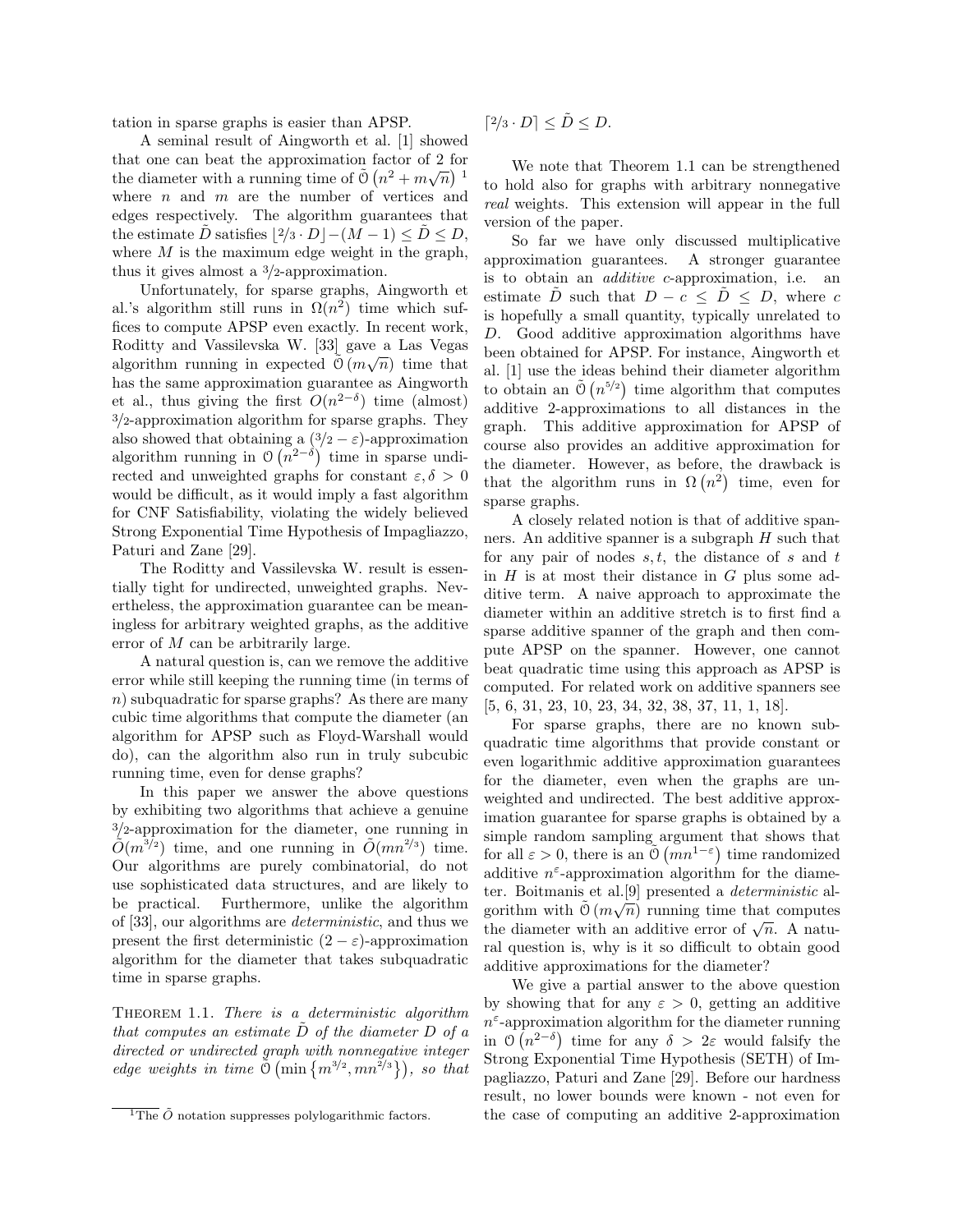for the diameter. Our result is inspired by the hardness result presented in [33].

THEOREM 1.2. If for some constants  $\varepsilon > 0$  and  $\delta > 0$  $2\varepsilon$  there is an  $\mathfrak{O}(n^{2-\delta})$  time algorithm that achieves an additive  $n^{\varepsilon}$  approximation to the diameter of an unweighted, undirected graph, then there is a constant  $\gamma > 0$  such that CNF-SAT on N variables can be solved in  $\mathbb{O}^*\left((2-\gamma)^N\right)$  time<sup>2</sup>.

COROLLARY 1.1. Either SETH is false, or there are no  $O(n^{2-\delta})$  time additive n<sup>o(1)</sup>-approximations for the diameter for any  $\delta > 0$ .

Finally, we consider the problem of computing the eccentricities of all vertices in an undirected graph, i.e. the largest distance from each vertex. Roditty and Vassilevska W. [33] show that in  $\tilde{O}(m\sqrt{n})$  time, one can compute for each  $v \in V$ , an estimate  $e(v)$  for the eccentricity  $\epsilon(v)$  such that  $\max\{R, \frac{2}{3\epsilon}(v)\}\leq e(v)\leq \min\{D, \frac{3}{2\epsilon}(v)\}\$ where  $R = \min_v \epsilon(v)$  is tha radius of the graph. In the last section of this paper we improve the approximation guarantee by showing that in  $\tilde{O}(m^{3/2})$  time, one can achieve estimates  $\epsilon'(v)$  with  $3/5 \cdot \epsilon(v) \leq \epsilon'(v) \leq \epsilon(v)$ .

Related work. A related problem to the diameter is computing the radius of the graph, defined as the minimum eccentricity. Berman and Kasiviswanathan [8] showed that the approach of Aingworth et al. can be used to obtain in  $\tilde{O}(m\sqrt{n}+n^2)$ time an estimate  $\hat{r}$  of the radius r of an undirected graph that satisfies  $r \leq \hat{r} \leq 3/2r$ . Roditty and Vassilevska W. [33] also showed how to obtain an  $\tilde{O}(m\sqrt{n})$  expected time, 3/2-approximation algorithm for the radius.

Aingworth et al.'s paper spawned a long line of research on APSP approximation. Dor, Halperin, and Zwick [18] presented an additive 2-approximation for APSP in unweighted undirected graphs with a running time of  $\tilde{O}(\min\{n^{3/2}m^{1/2},n^{7/3}\})$ , thus improving on Aingworth et al.'s APSP approximation algorithm. Baswana et al. [3] presented an algorithm for unweighted undirected graphs with an expected running time of  $O(m^{2/3}n \log n + n^2)$  that computes an approximation of all distances with a multiplicative error of 2 and an additive error of 1. Elkin [22] presented an algorithm for unweighted undirected graphs with a running time of  $O(mn^{\rho} + n^2 \zeta)$  that approximates the distances with a multiplicative error of  $(1+\varepsilon)$  and an additive error that is a function of  $\zeta$ ,  $\rho$  and  $\varepsilon$ . Cohen and Zwick [16] extended the results of [18] to weighted graphs. Baswana and Kavitha [4]

presented an  $\tilde{O}(m\sqrt{n} + n^2)$  time multiplicative 2approximation algorithm and an  $\tilde{O}(m^{2/3}n+n^2)$  time 7/3-approximation algorithm for APSP in weighted undirected graphs.

## 2 Preliminaries

Unless otherwise noted, we consider graphs  $G =$  $(V, E)$  with  $n = |V|$  and  $m = |E|$ . Each G is equipped with a nonnegative integer weight function,  $w: E \to \mathbb{Z}^+ \cup \{0,\infty\}$ . For edge  $e = (u, v) \in E$ , we will sometimes denote  $w(e)$  by  $w(u, v)$ . The distance between two vertices u and v is denoted  $d(u, v)$ .

We will denote by  $G<sup>R</sup>$  the graph obtained by reversing the directions of all edges of G; note,  $d_G(v, w) = d_{G^R}(w, v).$ 

Define by  $\epsilon(v) = \max_{u \in V} d(v, u)$  be the *eccen*tricity of vertex  $v$ . The *diameter* of a graph is defined as  $D = \max_{v \in V} \epsilon(v)$ . The *radius* of a graph is defined as  $R = \min_{v \in V} \epsilon(v)$ .

Let  $L$  be a positive integer parameter which will vary in our algorithms. The L-nearest set of a vertex v is denoted  $N_L(v)$ , and consists of the L closest vertices to v. More precisely,  $|N_L(v)| = L$  and for all pairs of vertices  $x \in N_L(v)$  and  $y \notin N_L(v)$ ,  $d(v, x) \leq$  $d(v, y)$ . The reverse nearest set of v, denoted by  $N_L^R(v)$  is defined similarly as above but includes the L vertices that v is closest to:  $|N_L^R(v)| = L$  and for all pairs of vertices  $x \in N_L^R(v)$  and  $y \notin N_L^R(v)$ ,  $d(x, v) \leq d(y, v).$ 

Let  $S \subseteq V$ . We denote by  $d(v, S)$  the distance from v to its closest vertex in S, i.e.  $d(v, S) =$  $\min_{s \in S} d(v, s)$ .

Given a distance  $r$ , the *ball* of radius  $r$  around  $v$ is defined as  $B_r(v) = \{u : d(v, u) \le r\}$ . Such balls will never be used explicitly by our algorithms, but will be used in our analysis.

**Dijkstra search.** For  $v \in V$ , one can calculate  $d(v, u)$  and  $d(u, v)$  for every  $u \in V$  using Dijkstra's algorithm [17] with Fibonacci heaps [25] in G and  $G<sup>R</sup>$ respectively in  $O(m + n \log n)$  time. Without using sophisticated data structures, Dijkstra's algorithm runs in  $\mathcal{O}(m \log n)$  time. We will use the term Dijkstra search to indicate running the shortest paths algorithm in both directions.

Nearest set computation. Given  $v \in V$ , we compute  $N_L(v)$  using a modified version of Dijkstra's algorithm which runs in  $\mathcal{O}(L^2)$  time. Assuming sorted adjacency lists, it is sufficient to relax at most the first L edges leaving each vertex, and only extract L vertices from the priority queue.

**Hitting set selection.** Given  $n$  sets of size  $L$ over a universe of size n, a set S of size  $\mathcal{O}(n/L \log n)$ hitting all  $n$  sets in at least one element can be found deterministically in  $O(m + nL)$  time using a greedy

 $\overline{P_{\text{Here}}}\,\mathcal{O}^*(f(n))$  means  $O(f(n)\text{poly}(n)).$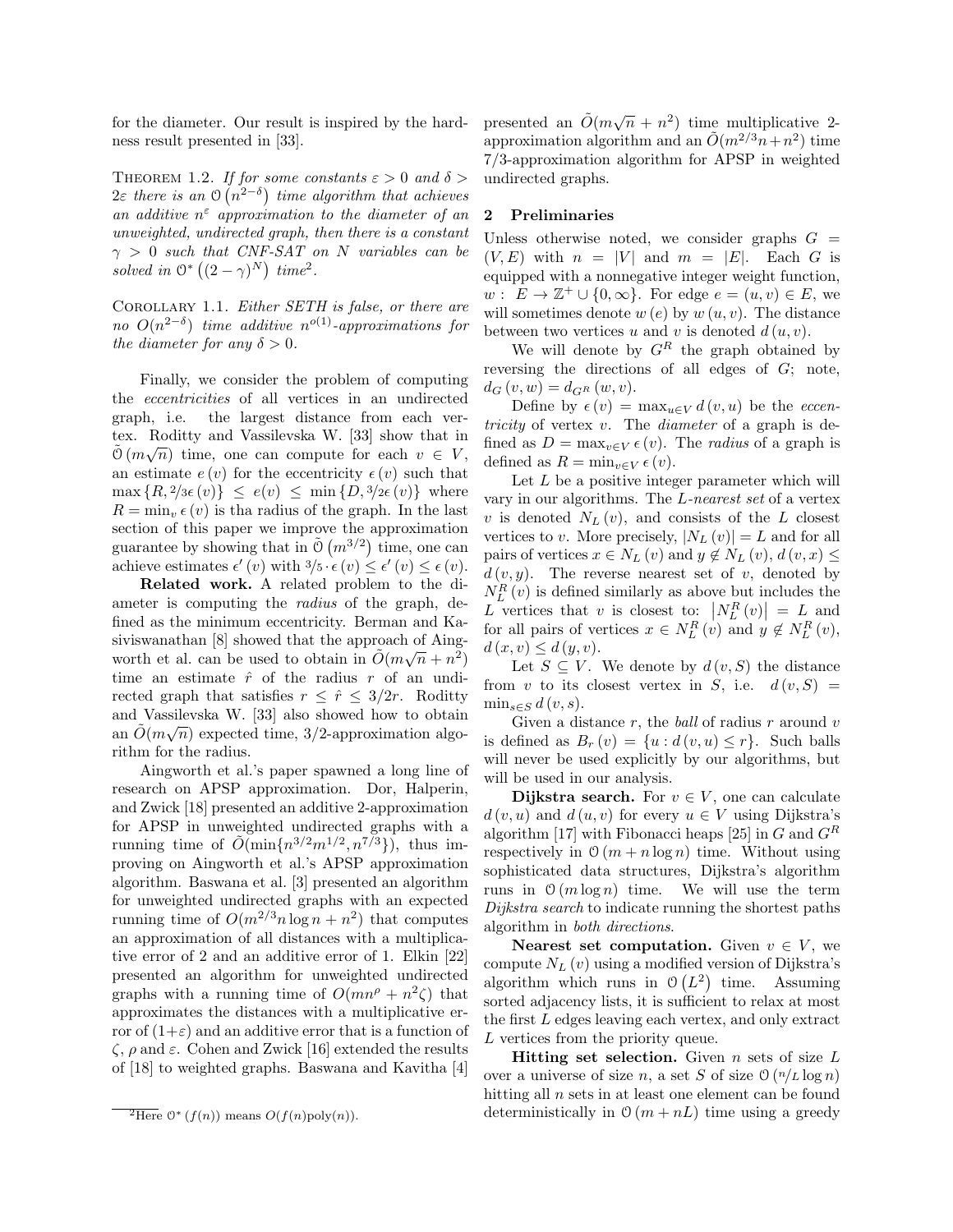set cover algorithm (e.g. [1]).

Balls of radius  $r$  and working sets. In our algorithms it may be useful to compute the r-balls around all nodes, however, even for small  $r$ , the  $r$ -ball around  $v$  may be very large. Because of this, we do not compute balls explicitly, but rather concentrate on working sets.

Given a set  $S \subseteq V$  and an integer r, the r-working set of v with respect to S, denoted by  $W_{r,S}(v)$ , is formed by adding vertices in order of increasing distance from v until the next vertex to be added either belongs to  $S$  or is at a distance greater than  $r$  from  $v$ . When  $S$  is clear from the context, we will just write  $W_r(v)$ . By construction, we have  $W_r(v) \subseteq B_r(v)$ . If  $|S \cap N_L(v)| \geq 1$ , then also  $W_r(v) \subset N_L(v)$ . In some cases we will construct working sets without radius restriction, and use the notation  $W(v) = W_{\infty}(v)$ .

Handling extremal diameter values. Since the edge weights are non-negative numbers or  $\infty$ ,  $D = 0$  if and only if when one considers the subgraph H containing only the edges of weight 0, and  $H$  is strongly connected. The other extremal case is when  $D = \infty$ , and this is if and only if the subgraph composed only of finite weight edges is not strongly connected. Since strong connectivity can be tested in linear time, we can check both these cases in a quick preprocessing phase. We hence concentrate on the case when the diameter is finite and positive.

#### 3 Diameter Approximation

Let us first recall the algorithm of Roditty and Vassilevska W. [33]. The algorithm first picks a random sample S of vertices such that  $|S| = \Theta(n/L \log n)$ . With high probability,  $S$  hits the  $L$ -nearest sets  $N_L(v)$  for all  $v \in V$ . Then, the algorithm does a Dijkstra search from every  $s \in S$ , and finds the furthest node w, i.e. the node maximizing  $d(w, S)$ . It then does a Dijkstra search from  $w$ , and thus explicitly finds  $N_L(w)$ . Finally, it does a Dijkstra search from each  $t \in N_L(w)$  and returns the estimate  $D = \max_{v \in V, t \in S \cup N_L(w)} \max\{d(t, v), d(v, t)\}.$ 

The running time of the algorithm comes from setting  $L = \sqrt{n}$ .

The correctness proof proceeds as follows. Let  $D = 3q + z$  with  $z \in \{0, 1, 2\}$ , and let a and b be the endpoints of the diameter path so that  $d(a, b) = D$ . If  $d(a, S) \leq q$ , then  $D \geq d(S, b) \geq 2q + z \geq 2D/3$ . Thus assume that  $d(a, S) > q$ . By the choice of w, then  $d(w, S) > q$ . Furthermore, if  $d(w, b) \geq 2q + z$ , then again  $\ddot{D} \geq 2q + z \geq 2D/3$ . Thus assume  $d(w, b) \leq 2q + z - 1.$ 

Now, since S hits  $N_L(w)$  with high probability and since  $d(w, S) > q$ , we have that there is some node c on the shortest path  $P$  from  $w$  to  $b$  such that  $c \in N_L(w)$  and  $d(w, c) \leq q$  but the node  $c'$ after c on P has  $d(w, c') > q$ . Thus,  $d(w, c) \geq$  $q+1-w(c, c')$ . But then,  $d(c, b) = d(w, b)-d(w, c) \leq$  $q + z - 2 + w(c, c')$ , and  $d(a, c) \geq 2q + 2 - w(c, c') \geq 0$  $2D/3 - w(c, c').$ 

The estimate of the Roditty and Vassilevska W. algorithm thus satisfies  $\left[2/3 \cdot D\right] - w(c, c') \leq \tilde{D} \leq$ D for some edge  $(c, c')$ . For unweighted graphs this already provides a good approximation. For weighted graphs, however, the approximation can be arbitrarily bad since the weight of the edge  $(c, c')$ could be large.

We first provide a simple modification of the algorithm of Roditty and Vassilevska W. to remove the additive term in the approximation guarantee caused by the edge above, providing a genuine  $3/2$ approximation.

Suppose every vertex in the graph has constant out-degree. Then we could just expand  $N_L(w)$  by one level, thus also running a Dijkstra search from all vertices with an inneighbor in  $N_L(w)$ . This extra computation does not increase the asymptotic running time since the number of edges incident to  $N_L(w)$  is  $O(|N_L(w)|)$ .

Furthermore, this expansion of  $N_L(w)$  will guarantee that we run a Dijkstra search from the vertex  $c'$  in the above argument, and will thus guarantee that in the problematic case,  $\tilde{D} \geq d(a, c') \geq$  $(3q + z) - (2q + z - 1 - (q + 1)) = 2q + 2 \geq \lceil 2/3 \cdot D \rceil.$ 

On graphs with nonconstant degree however, the above change in the algorithm can increase the running time to  $O(mn)$  since  $N_L(w)$  may have edges to all vertices, and we would run a Dijkstra search from all vertices. Fortunately, there is a simple transformation we can apply to the graph first to transform it into a bounded-degree graph. The transformation is as follows. Process each vertex one by one. If a node v has total degree  $d(v)$  greater than 3, replace v by a directed cycle on  $d(v)$  nodes. All cycle edges have weight 0. Associate each (in or out) neighbor  $u$  of  $v$  with a distinct cycle vertex  $c_u$ , and replace each edge  $(u, v)$  with  $(u, c_u)$  and each  $(v, u)$ with  $(c_u, u)$ .

It is not hard to see that any distance calculation will label every vertex in each expanded cycle with the same distance, and that all distances are preserved by the transformation. The graph will have  $\Theta(m)$  vertices and  $\Theta(m)$  edges. This will have the effect of inflating the running time of our algorithm from  $\tilde{O}(m\sqrt{n})$  to  $\tilde{O}(m^{3/2})$ .

An anonymous reviewer suggested a slight modification to the above approach that still guarantees an  $\tilde{O}(m^{3/2})$  running time, but keeps the number of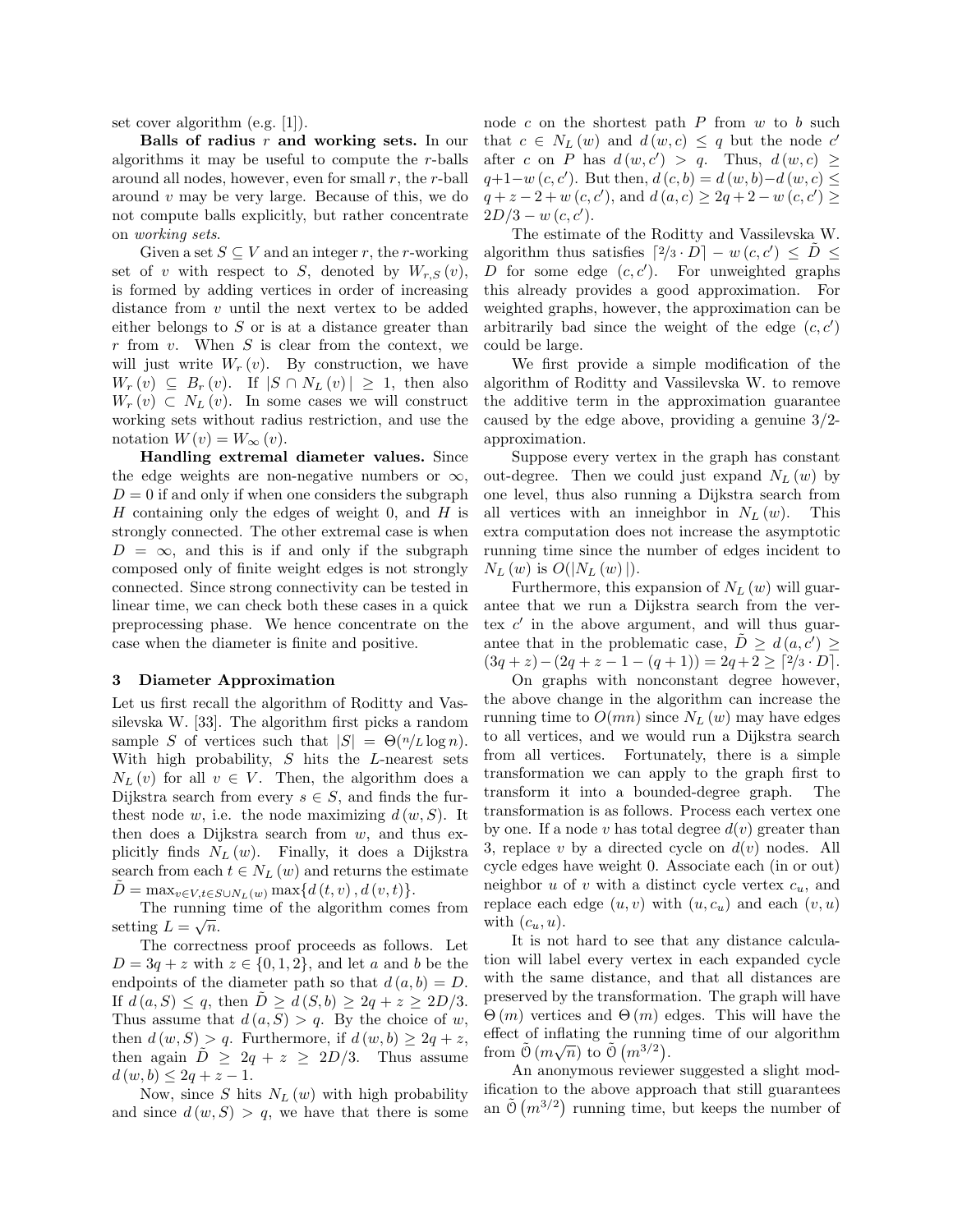vertices in the instance  $\mathcal{O}(n)$ . Instead of reducing to the case of bounded degree, one applies the above cycle transformation, but instead of replacing each node with a cycle on  $d(v)$  nodes, one replaces it with a cycle on  $\lceil d(v)/(m/n) \rceil$  nodes, balancing the in- and outedges so that no new node gets more than  $O(m/n)$ edges. The algorithm is the same as above. The running time becomes  $\mathcal{O}(m \cdot (Lm/n + n/L))$  since the number of edges incident on  $N_L(w)$  is  $\mathfrak{O}(Lm/n)$ . We mumber of edges incluent on  $N_L(w)$  is  $O(Lm/n)$ . We<br>set  $L = n/\sqrt{m}$  to obtain a running time of  $\tilde{O}(m^{3/2})$ .

3.1 A New Approach In this section we describe our  $\tilde{O}(mn^{2/3})$  time algorithm. It relies on a new approach for diameter estimation. In order to give an informal description, we will begin with a crucial lemma.

Recall that for integer  $r$  and vertex  $v$ , the in- and out- balls of radius r around  $v, B_r(v)$  and  $B_r^R(v)$ , are just the vertices that  $v$  is at distance at most  $r$  to or from. Given  $r$  and vertices  $x$  and  $y$  we define the  $gap-distance$  between x and y as

$$
g_r(x,y) = \min_{\substack{(s,t) \in E \\ s \in B_r(x) \\ t \in B_r^R(y)}} d(x,s) + w(s,t) + d(t,y).
$$

The lemma below says that the distance and gapdistance of two vertices are extremely related.

LEMMA 3.1. Let  $x, y \in V$  and let r be a nonnegative integer. Then  $d(x, y) \leq 2r + 1$  if and only if  $g_r(x, y) \leq 2r + 1.$ 

*Proof.* Clearly, if  $g_r(x, y) \leq 2r + 1$ , then as  $d(x, y) \leq$  $q_r(x, y)$ , we also have  $d(x, y) \leq 2r + 1$ .

Now suppose that  $d(x, y) = \ell \leq 2r + 1$ . Then consider the shortest path P between x and y. If  $y \in$  $B_r(x)$ , then we already have  $g_r(x, y) \le r \le 2r + 1$ . Hence  $y \notin B_r(x)$  and hence  $\ell > r$ .

Now, since  $d(x, y) > r$  but  $d(x, x) = 0$ , P has a middle edge  $e = (u, v)$  such that  $d(x, u) \leq r$  but  $d(x, v) > r$ .

As  $d(x, u) \leq r$ ,  $u \in B_r(x)$ . Similarly,  $d(x, v) \geq$  $r+1$ , so  $d(v, y) \leq r$  and  $v \in B_r^R(y)$ . Therefore,

$$
g_r(x, y) \le d(x, u) + w(u, v) + d(v, y) = \ell \le 2r + 1.
$$

Intuition behind the algorithm. Recall that  $D = 3q + z$  where  $z \in \{0, 1, 2\}$  and a and b are vertices that satisfy  $d(a, b) = D$ . Suppose q is given to us, a possible strategy to detect a pair of vertices at distance at least  $2q + z$  is as follows.

Let L be a parameter. We first compute  $N_L(v)$ and  $N_L^R(v)$  for all vertices v. We then compute a hitting set S of size  $O(n/L \log n)$  as before, guaranteeing that all  $N_L(v)$  and  $N_L^R(v)$  sets are hit. Now, since we have q, we compute  $W_q(v)$  and  $W_q^R(v)$  for all v.

Recall  $W_q(v)$  is formed by adding the closest vertices reachable from  $v$  before a node of  $S$  or a node at distance  $> q$  is discovered.  $W_q^R(v)$  is the same but when the edges are traversed in the opposite direction.

Now, we can run a Dijkstra search for each node in  $S$ . There are two cases. If any of the vertices of  $S$  is contained in  $B_q(a)$  or  $B_q^R(b)$ , then we are guaranteed to find distance of at least  $2q + z$ . Otherwise, by the construction of the working sets,  $B_q(a) = W_q(a)$  and  $B_q^R(b) = W_q^R(b)$ . To handle this case, we can take all pairs of vertices x and y such that  $B_q(x) \cap S = \emptyset$ and  $B_q^R(y) \cap S = \emptyset$  and compute  $g_q(x, y)$ . If the maximum gap-distance found is at least  $2q+2$ , return  $2q + 2$ . (Alternatively, if we take a pair with gapdistance at least  $2q + 2$  and run Dijkstra for an arbitrary vertex from this pair we will get an actual distance as the desired approximation.)

Suppose that the maximum gap-distance found is  $\leq 2q + 1$ . Then  $d(x, y) \leq 2q + 1$  for each of the pairs considered and in particular  $d(a, b) \leq 2q + 1$ . However,  $d(a, b) = 3q + z$ , and hence  $q \leq 1 - z$ . Except in the special cases  $D = 0, 1$  and 3 that can be handled separately, this is impossible. Hence, except for some special cases, the value returned will be  $2q + 2 \ge 2q + z$ .

This idea has two problems. The first is that we do not know q ahead of time, and guaranteeing that we could find it exactly in the time we have allotted would imply a contradiction to the Strong Exponential Time Hypothesis [33]. To overcome this problem we will use a binary search technique which, while not always explicitly identifying  $q$ , still always guarantees a good estimate for the diameter. The idea behind the binary search is as follows. Suppose we have some guess  $r$  for  $q$  and the maximum gapdistance computed is at least  $2r+2$ , then either  $2r+2$ is a good estimate already, or we must have  $q > r$ , so we can try to increase our guess. Otherwise, if the maximum gap-distance is at most  $2r + 1$ , then either the Dijkstra searches have already computed a good estimate, or  $q < r$  and we can thus reduce r. A simple way to implement this is to search over the possible values of the diameter, the integers between 1 and  $M(n-1)$ , however this would result in a log Mn factor in the running time. We instead do a binary search over a carefully selected set of  $\tilde{O}(n^{1.5})$  integers, and thus obtain only an  $\mathcal{O}(\log n)$  overhead.

The second problem is that it is not immediately clear how to compute the gap-distances efficiently,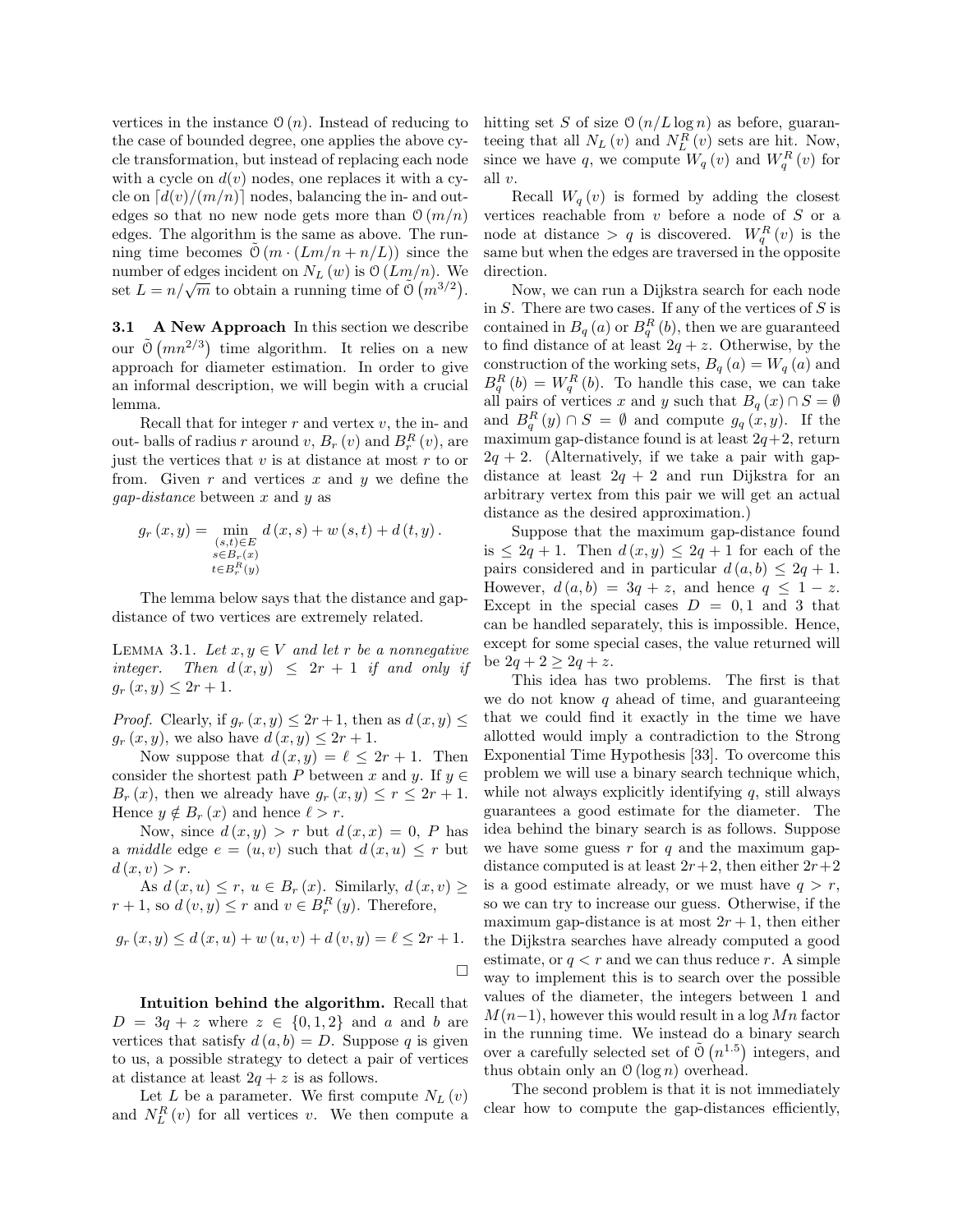since we might have to consider many vertex pairs and then to scan all edges between the working sets of each pair. To overcome this issue, we carefully pick more vertices to run a Dijkstra search from until the number of vertex pairs and edges between working sets is small.

The algorithm. Our algorithm works as follows. First, as in the preliminaries, check whether the diameter is 0, and if so, return 0. From now on, assume that  $D \geq 1$ .

For a parameter L, for every  $v \in V$  we compute the set  $N_L(v)$  and  $N_L^R(v)$ . We add all the distinct distances found during this computation to a list denoted  $\mathcal{L}$ . Add  $-1$  and Mn to this list as well and sort it. The list  $\mathcal L$  will represent all the values over which we will binary search for  $q$ , except for −1 and Mn which we include for technical reasons. Notice that  $N = |\mathcal{L}| = O(nL)$  so that creating  $\mathcal L$  and sorting it is efficient, and the number of search steps over the binary search is  $\mathcal{O}(\log n)$ . Furthermore, if  $\mathcal{L} = \{-1 = r_0, r_1, \ldots, r_N = Mn\}$ , we have that  $r_0 < q < r_N$ .

We pick a set  $S$  that hits all  $N_L(v)$  and  $N_L^R(v)$ and run Dijkstra for every  $v \in S$ .

We then start a binary search over  $\mathcal{L}$ . An iteration of the binary search for a value  $r \in \mathcal{L}$  is composed of the following steps. First, for each vertex  $v \in V$  we compute  $W_r(v)$  and  $W_r^R(v)$ . For every vertex v either  $W_r(v) \subset B_r(v)$ , or  $B_r(v) = W_r(v)$ . In the former case  $S \cap B_r(v) \neq \emptyset$  and in the latter case we add  $v$  to a set  $U$ .  $U$  contains all nodes that we have not processed by running Dijkstra on some nearby node. Similarly, we create a set  $U^R$ . On the fly we also compute for every vertex  $u$  a list  $\ell(u)$  (respectively  $\ell^R(u)$ ) of all vertices v such that  $u \in W_{\underline{r}}(v)$  and  $v \in U$  (respectively  $u \in W_{\underline{r}}^{R}(v)$  and  $v \in U^R$ ).

Next, our goal is to find all pairs of vertices  $u$  and v such that  $u \in U$  and  $v \in U^R$  and  $g_r(u, v) \leq 2r + 1$ . A straightforward way to do it is by scanning the graph edges and for each edge  $(x, y)$  and for each pair of vertices  $u \in \ell(x)$  and  $v \in \ell^{R}(y)$ , to compute  $d(u, x) + w(x, y) + d(y, v)$ . If it happens that for all edges  $(x, y)$  we have  $|\ell(x)| \leq t$  and  $|\ell^R(y)| \leq t$ for some small  $t$ , then one can find all pairs of  $u \in U, v \in U^R$  with small gap-distance in  $\mathcal{O}(mt^2)$ time. However, apriori, the lists  $\ell(x)$  and  $\ell^R(y)$  can have  $\Omega(n)$  vertices.

To overcome this problem we have an additional pruning step in which we run a Dijkstra search from each vertex v such that  $|\ell(v)| \geq t$  or  $|\ell^R(v)| \geq t$ . We go through each v for which  $|\ell (v)| \geq t$ . We remove from U, v and each vertex u such that  $u \in \ell (v)$ . We remove u from  $\ell(w)$  if  $w \in W_r(u)$ . This changes the

sizes of some sets  $\ell$  ( $\cdot$ ). We continue to the next vertex with large  $\ell(\cdot)$ . The same is done for the reverse sets for which  $\left|\ell^R\left(v\right)\right| \geq t$ .

The transformation above can run at most  $\mathcal{O}(n/t)$  Dijkstra searches since each Dijkstra search is associated with at least  $t$  vertices being removed from U or  $U^R$ . The removal of vertices from  $\ell(w)$ can be amortized to their insertion, and hence the entire pruning step costs  $\mathcal{O}(mn/t)$  operations.

After the transformation is completed, we are guaranteed that every edge connects at most  $t^2$ working sets. Now we can compute gap-distances by scanning the edges in  $\mathcal{O}(mt^2)$  time overall. For a vertex  $u \in U$  we store all vertices from  $U^R$  at gapdistance at most  $2r + 1$  in a set  $C(u)$ . Notice that this way we can quickly detect whether there are some  $u \in U$ ,  $v \in U^R$  with  $g_r(u, v) \geq 2r + 2$ , just by checking whether  $|C(u)| < |U^R|$  for some  $u \in U$ .

Finally, we are ready to make the decision of how to proceed with the binary search. We increase the value of  $r$  if we detect a pair of vertices at gapdistance at least  $2r + 2$  and decrease it otherwise. In the final stage of the algorithm, we need to do a little bit more work to ensure a good approximation, due to the fact that our binary search is not over all possible values for r. The steps of the algorithm are summarized below.

# Algorithm 1

- 1. Check whether the graph on only the finite edges is strongly connected. If not, return  $\tilde{D} = \infty$ , together with two vertices in different strongly connected components.
- 2. Check whether the graph on only the 0 edges is strongly connected. If so, return  $\ddot{D}=0$ , together with two arbitrary vertices.
- 3. Otherwise, initialize  $\tilde{D}$  to equal the minimum positive edge weight. (Hence  $\tilde{D} \geq 1$ .) Let  $\tilde{a}$  and  $\tilde{b}$  be arbitrary vertices with  $w\left(\tilde{a}, \tilde{b}\right) = \tilde{D}$ .
- 4. Compute  $N_L(v)$  and  $N_L^R(v)$  for each v. Create a list  $\mathcal L$  of all distinct distances found during the nearest set computations, together with −1 and Mn. Sort  $\mathcal L$  in increasing order:  $\mathcal L = \{-1\}$  $r_0, r_1, \ldots, r_N = Mn$ .
- 5. Pick  $S$  hitting all  $N_L(v)$  and  $N_L^R(v)$ .
- 6. Run a Dijkstra search from each vertex  $v \in S$ . Update  $D$  to be the largest distance found in any of the searches so far, and let  $\tilde{a}$  and  $b$  be the corresponding vertices such that  $\tilde{D} = d\left(\tilde{a}, \tilde{b}\right)$ .
- 7. Initialize  $i = 0, k = N$ , and  $j = \left\lceil \frac{i+k}{2} \right\rceil$ .
- 8. Repeat while  $k > i + 1$ :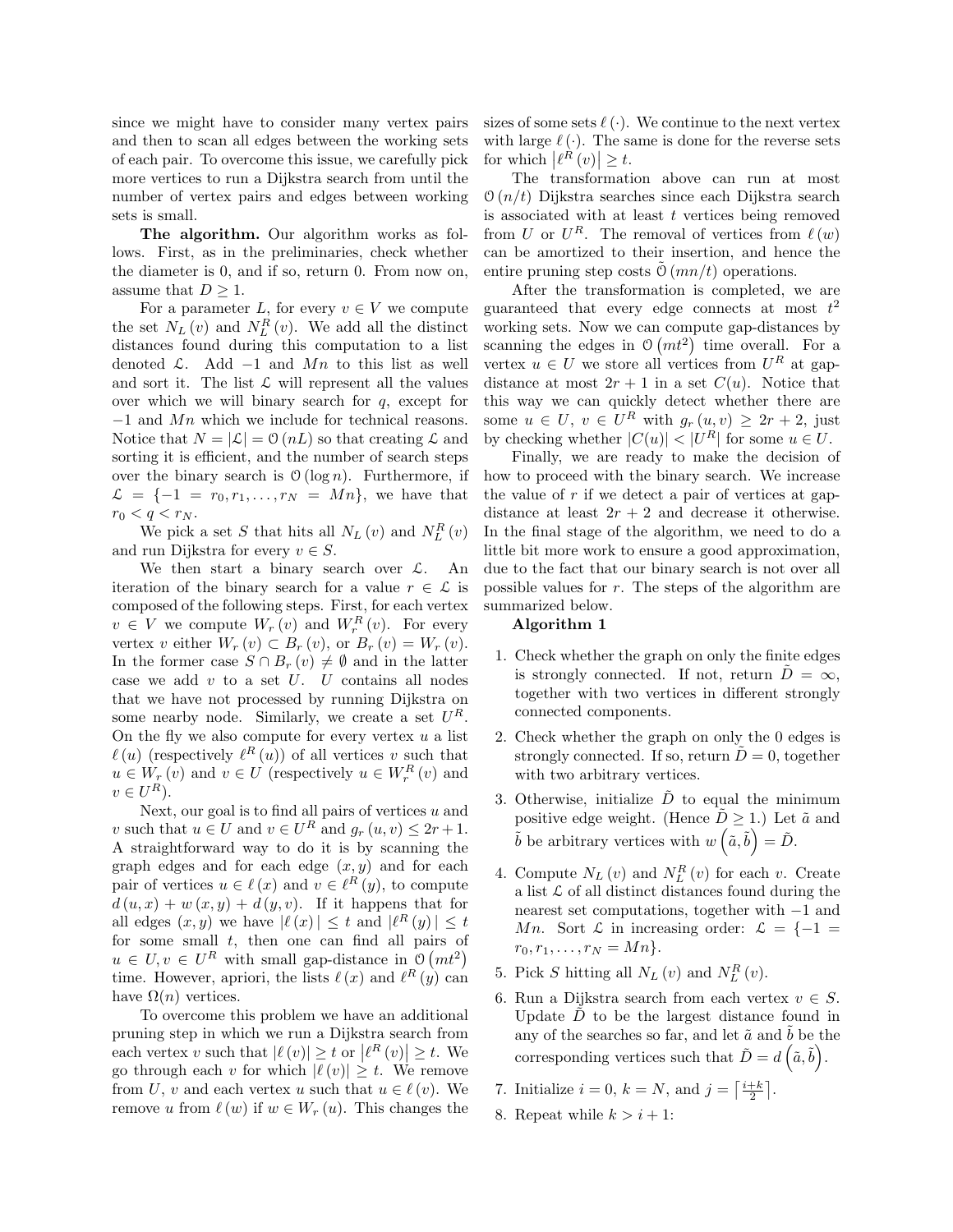- (a) Set  $r = r_i$ .
- (b) Initialize sets  $U = U^R = \emptyset$ . For each  $v \in V$ , initialize lists  $\ell(v)$  and  $\ell^R(v)$  to be empty.
- (c) For each vertex  $v \in V$ , build  $W_r(v)$  and  $W_{r}^{R}(v)$ . If  $B_{r}(v) = W_{r}(v)$ , add v to U, and for each  $u \in W_r(v)$  add v to  $\ell(u)$ . Similarly if  $B_r^R(v) = W_r^R(v)$ , add v to  $U^R$  and for each  $u \in W_r^R(v)$  add v to  $\ell^R(u)$ .
- (d) For each vertex  $v \in U$ , if  $|\ell(v)| > t$ , do the following:
	- i. Run a Dijkstra search from v. Update  $(\tilde{D}, \tilde{a}, \tilde{b})$  appropriately.
	- ii. For each  $u \in \ell(v)$ , if  $u \in U$ , remove u from U. For every  $w \in W_r(u)$  remove u from  $\ell(w)$ .
- (e) For each vertex  $v \in U^R$ , if  $|\ell^R(v)| > t$ , do the following:
	- i. Run a Dijkstra search from v. Update  $(\tilde{D}, \tilde{a}, \tilde{b})$  appropriately.
	- ii. For each  $u \in \ell^R(v)$ , if  $u \in U^R$ , remove u from  $U^R$ . For every  $w \in W_r(u)$ remove u from  $\ell^R(w)$ .
- (f) For each  $v \in U$ , initialize a dictionary  $C(v)$ to contain v if  $v \in U^R$  and to be empty otherwise.
- (g) For each  $(x, y) \in E$  do the following. For each  $u \in \ell(x)$  and  $v \in \ell^{R}(y)$ , compute  $d(u, x) + w(x, y) + d(y, v)$ . If it is at most  $2r + 1$  and  $v \notin C (u)$  add v to  $C (u)$ .
- (h) If there exists a vertex  $v \in U$  such that  $U^R \setminus C(v) \neq \emptyset$  (i.e. if  $|C(v)| < |U^R|$  for some v), set  $i = j$ , run a Dijkstra search from v, and update  $(\tilde{D}, \tilde{a}, \tilde{b})$  appropriately. Otherwise set  $k = j$ .
- (i) Set  $j = \left\lceil \frac{i+k}{2} \right\rceil$ .
- 9. Run steps 8b through 8g for  $r = r_k 1$ . If there exists a vertex  $u \in U$  such that  $U^R \setminus$  $C(u) \neq \emptyset$ , then run a Dijkstra search from u and update  $(\tilde{D}, \tilde{a}, \tilde{b})$ . Otherwise, let  $g' =$  $\max_{x \in U, y \in U^R} g_{r_k-1}(x, y)$  and let u be the node such that for some  $u, g_r(u, v) = g'$ . Set  $r' =$  $\lfloor g'/2 \rfloor - 1$  and if  $2r' + 2 > D$  run a Dijkstra search from u and update  $(\tilde{D}, \tilde{a}, \tilde{b})$ .
- 10. Return  $(\tilde{D}, \tilde{a}, \tilde{b})$ .

Before proving the correctness, let us briefly discuss the running time. Since we do not want to use sophisticated data structures, we will assume that each Dijkstra search takes  $\mathcal{O}(m \log n)$  time. (Using Fibonacci heaps in Dijkstra's algorithm one can improve the asymptotic running time by a logarithmic factor.)

Computing nearest sets takes  $\mathcal{O}(nL^2)$  time. Computing the Dijkstra searches for the hitting set  $S$ takes  $\mathcal{O}(mn/L\log^2 n)$  time. The additional Dijkstra searches and gap-distance computation over all iterations of the loop take  $\mathcal{O}(mn/t \log^2 n + mt^2 \log n)$ time: as argued earlier, each of the  $O(\log n)$  iterations calls at most  $\mathcal{O}(n/t)$  searches, and the remaining gapdistance computation takes  $\mathcal{O}(mt^2)$  time. Setting  $L = m^{1/3} \log^{2/3} n$  and  $t = (n \log n)^{1/3}$  we get a runtime of  $\mathcal{O}(mn^{2/3}\log^{5/3} n)$ .

THEOREM 3.1. Algorithm 1 returns an estimate  $\tilde{D}$ to the diameter such that  $[2/3 \cdot D] < D \leq D$ .

*Proof.* In the special case when  $D = 3$ , notice that the algorithm runs at least one Dijkstra search from a node v. The longest distance found from or to v must be at least  $[D/2] = 2$  as otherwise the diameter would be 2.

The algorithm checks whether the special case  $D = 0$  happens, and if it doesn't, it always returns a positive integer estimate, via step 3. Thus, the special case  $D = 1$  is covered as well. From now on we can assume that  $q > (1-z)$ , hence  $2q + 2 \leq 3q + z = D$ , and in particular  $D \geq 2$ .

Let  $a$  and  $b$  be the endpoints of a diameter path such that  $d(a, b) = D$ .

We consider an iteration of the binary search and analyze the behavior of the algorithm for the different values of  $r = r_i$ .

- 1.  $r \leq q$ .
	- (a) Suppose for all pairs of vertices  $x$  and  $y$ such that  $d(x, y) \geq 2r + 2$ , either  $x \notin U$ or  $y \notin U^R$ . In particular, we have done a Dijkstra search from either  $u \in B_r(a)$ or  $v \in B_r^R(b)$ , and will set  $\tilde{D}$  to a value  $\geq 2q + z$ . Notice that in this case we set  $k = j$ .
	- (b) There exists some pair of vertices  $x$  and  $y$ such that  $d(x, y) \geq 2r + 2$  and both  $x \in U$ and  $y \in U^R$ . Thus we set  $i = j$  and search for a larger value of  $r$ . We also run a Dijkstra search from an arbitrary vertex that belongs to some pair. Notice that if we happen to have  $r = q$  we will set D to a value  $\geq 2q + 2 \geq 2q + z$ .

2.  $q < r$ .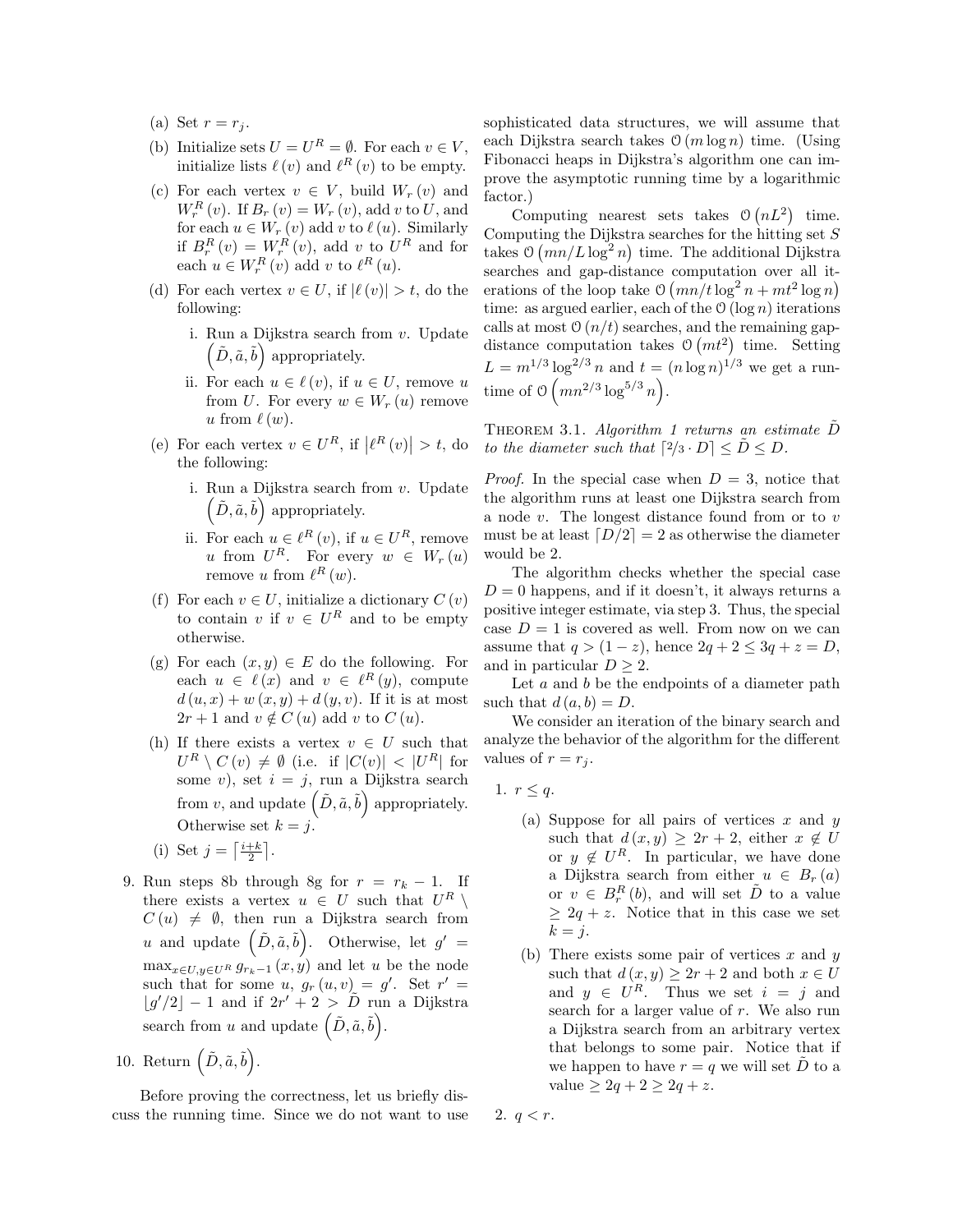- (a) Suppose for all pairs of vertices x and  $y$ such that  $d(x, y) \geq 2r + 2$ , either  $x \notin U$ or  $y \notin U^R$ . Thus we set  $k = j$  and search for a smaller value of r.
- (b) There exists some pair of vertices  $x$  and  $y$ such that  $d(x, y) \geq 2r + 2$  and both  $x \in U$ and  $y \in U^R$ . Thus we run a Dijkstra search from such a vertex  $x$  and obtain an estimate  $D \geq 2r + 2 \geq 2q + z$ . Furthermore we update  $i = j$ .

Now consider the value of  $r_i$  as the algorithm progresses. From the manner in which we construct  $\mathcal{L}$ , it is clear that either the algorithm returns early, or  $r_0 = -1 < q$  and  $r_N = Mn > q$ . When it is initialized,  $r_i = -1 < q$  and  $r_i$  never decreases and increases at least once since the distance 0 is in  $\mathcal L$ and  $q \geq 0$  and  $D \geq 2q + 2$ . Whenever  $r_i$  increases, it is to the value currently held by  $r = r_j$ . Similarly whenever  $r_k$  decreases, it is to the value held by  $r = r_j$ . Upon termination of the loop,  $j = k = i + 1$ .

First, suppose that at some point in the execution of the algorithm  $r_i \geq q$ . Then, at some previous point  $r_i$  was  $\geq q$  and after that iteration, i was set to j. But this means, that either Case 2b occurred and hence the estimate is at least  $2r_i + 2 \geq 2q + 2 \geq 2q + z$ , or Case 1b occurred and  $r_j = q$  which also means the returned estimate is at least  $2q + z$ .

Thus, let's assume that the algorithm terminates with  $r_i < q$ . Then, either some iteration falls into Case 1a and we are guaranteed a good estimate, or every iteration satisfying Case 1 fell into Case 1b. Suppose the latter is true and consider the final iteration of the loop. First, it is possible that  $r_i =$  $r_k = q$  and again we are guaranteed a good estimate by Case 1b. Alternatively, it could be that  $r_k < q$ . Then during a previous iteration, k was updated to have the value of  $j$  in that iteration satisfying  $r_i < q$ , which implies that Case 1a was satisfied in that iteration, a contradiction to our assumption that this case was never satisfied. The remaining option is that  $r_k > q$ .

Consider the end of the loop where  $k = i + 1$  and  $r_i < q < r_k = r_{i+1}$ . First notice that  $i > 0$  since if  $i = 0$ , then  $k = 1$ , and hence  $r_k = r_1 = 0$  (as 0 is in  $\mathcal{L}$ ), giving a contradiction to  $r_k > q \geq 0$ . Since  $i > 0$ , we must have had an iteration where  $r_i$  had the value  $r_i$ . For that iteration there are some  $x, y$ with  $g_{r_i}(x, y) \geq 2r_i + 2$  since i was set at Case 1b.

Let  $\hat{r}$  be any integer that satisfies  $r_i \leq \hat{r} < r_{i+1}$ . Then  $W_{\hat{r}}(x) = W_{r_i}(x)$  for every  $x \in V$  since for all edges  $(u, v)$  with  $u \in W_{r_i}(x)$ ,  $v \notin W_{r_i}(x)$ , it holds that  $d(x, u) + w(u, v) \geq r_{i+1}$  as otherwise there was another value in  $\mathcal L$  between  $r_i$  and  $r_{i+1}$ .

Thus, for every  $x, y \in V$  and  $r_i \leq \hat{r} < r_{i+1}$  we have  $g_{r_i}(x, y) = g_{\hat{r}}(x, y).$ 

Recall that a and b are endpoints of the diameter. Notice that either we have a Dijkstra search from a vertex s such that  $d(a, s) \leq q$  or  $d(s, b) \leq q$ , or we have that  $d(a, s)$ ,  $d(s, b) > q$  for all nodes s that we have run Dijkstra through. By our assumption that Case 1a was never satisfied, this means that in every iteration with  $r_j \leq q$  we have  $a \in U$  and  $b \in U^R$  and since  $i > 0$  we have at least one such iteration.

Consider the iteration with  $r = r_k - 1$  initiated at step 9 and the last iteration with  $r = r_i$ . As  $W_{r_i}(u) = W_{r_k-1}(u)$  for every  $u \in V$ , it follows that the sets U and  $U^R$  of both iterations are the same (they start the same and we can also prune them in the same order). Thus, we have  $a \in U$  and  $b \in U^R$  in the iteration  $r = r_k - 1$ . Now consider the outcome of this iteration. There are two possible cases. The first case is that there exists a vertex  $u \in U$  such that  $U^R \setminus C(u) \neq \emptyset$ . Let  $v \in U^R \setminus C(u)$ . By the way  $C(u)$ is defined it follows that  $g_{r_k-1}(u, v) \geq 2(r_k-1)+2$ . By Lemma 3.1 it follows that  $d(u, v) \geq 2(r_k - 1) + 2$ . As  $r_k - 1 \geq q$  we get that  $g_{r_k-1}(u, v) \geq 2q + 2$ , thus  $d(u, v) \geq 2q + 2$  and since we run Dijkstra from u we get the required estimate.

We now turn to the second case which is a bit more subtle to analyze. In this case there is no vertex  $u \in U$  such that  $U^R \setminus C(u) \neq \emptyset$ , thus,  $g_{r_k-1} (u, v) \leq 2(r_k - 1) + 1$  for every  $u \in U$  and  $v \in U^R$ . Let  $g' = \max_{x \in U, y \in U^R} g_{r_k-1}(x, y)$  and let  $r' = |g'/2| - 1.$  So  $2r' + 2 \le g' \le 2r' + 3.$ 

Consider a pair  $u, v$  such that  $g_{r_k-1}(u, v) = g' \geq$  $2r'+2$ . By Lemma 3.1 it follows that  $d(u, v) \geq 2r'+2$ so if  $r' \geq r_k - 1 \geq q$  then we have the required estimate as we run Dijkstra from  $u$ . So we can assume that  $r' < r_k - 1$ . Now recall that for every  $x, y \in V$ and  $r_i \leq \hat{r} < r_{i+1}$  we have  $g_{r_i}(x, y) = g_{\hat{r}}(x, y)$ . In particular, since  $g_{r_k-1}(x, y) = g_{r_i}(x, y)$  and since in the iteration for  $r = r_i$ ,  $r_i$  was set as a lower bound, we must have that  $g_{r_i}(x, y) \geq 2r_i + 2$  for some  $x, y$  and hence  $g' \geq 2r_i + 2$ . This implies that  $r' \geq r_i$  and since  $r' < r_k - 1$  we can conclude that  $g_{r_{k}-1}(x, y) = g_{r'}(x, y) = g_{r'+1}(x, y)$  for every  $x \in U$ and  $y \in U^R$ .

Consider now a and b. As  $a \in U$  and  $b \in U^R$ , we have  $g_{r'+1}(a, b) \leq 2r' + 3 = 2(r'+1) + 1$ . This follows from the fact that  $g_{r'+1}(a, b) = g_{r'}(a, b) \leq g' \leq$  $2r'+3$ . Using Lemma 3.1 we get that  $d(a, b) \leq 2r'+3$ . Combining this with the fact that  $d(u, v) \geq 2r' + 2$ we get that  $d(u, v) \ge D - 1$ . We also know that  $r' \geq r_i \geq 0$ , thus,  $d(u, v) \geq 2$ . So for  $D = 2$  we have the exact diameter and for  $D > 2$  we have the desired estimate.

Thus we have proven that the algorithm returns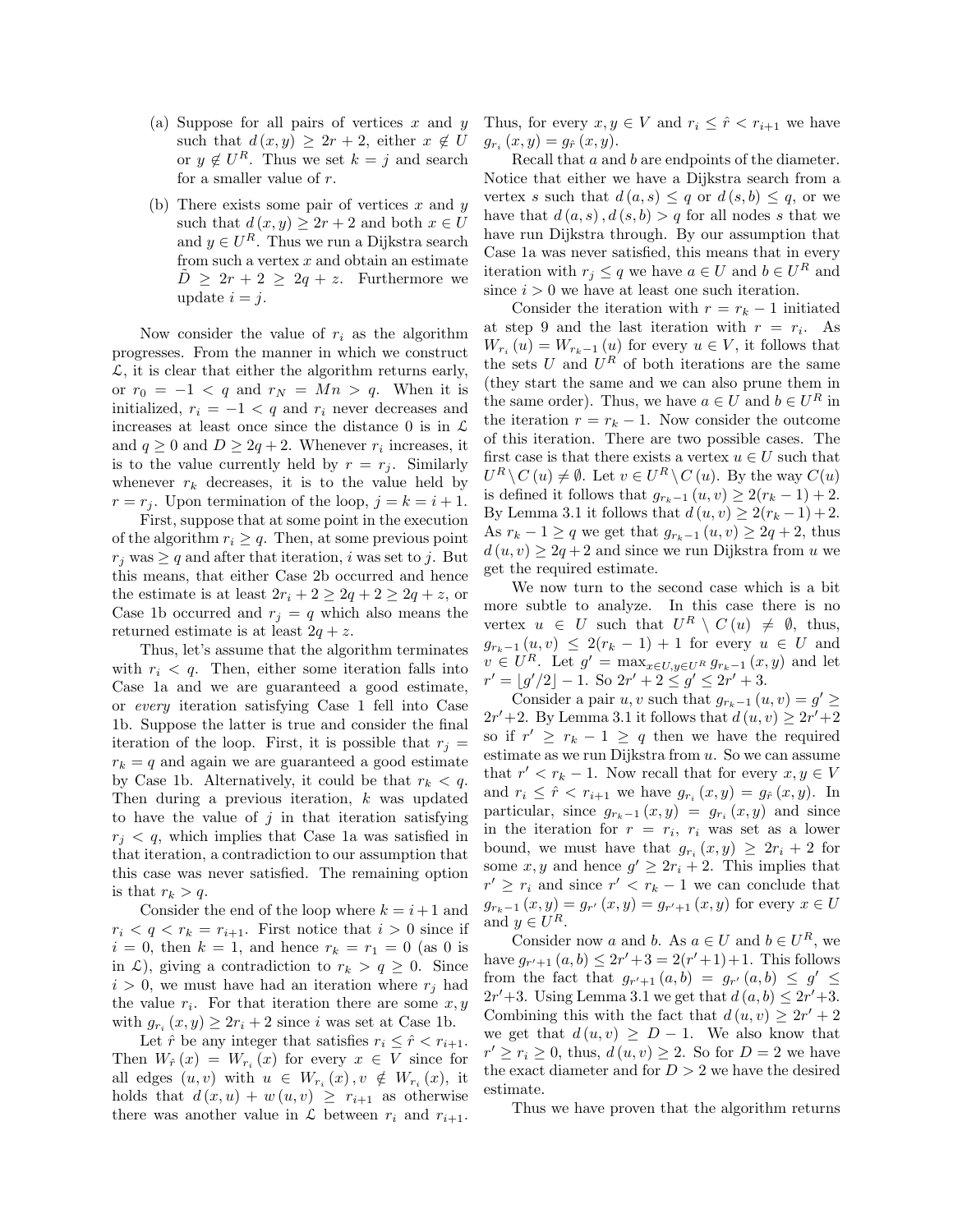an estimate  $\tilde{D} \geq 2q + z \geq \lfloor 2/3 \cdot D \rfloor$  as well as two vertices  $\tilde{a}$  and  $\tilde{b}$  such that  $\tilde{D} = d\left(\tilde{a}, \tilde{b}\right)$ . — П

# 4 Additive Diameter Approximation

In this section we consider additive approximations to the diameter. We show that a simple approximation algorithm is essentially tight, assuming a well-known hypothesis about the complexity of CNF Satisfiability.

Consider a graph  $G$  on  $n$  vertices and  $m$  edges. Given an arbitrary constant  $\varepsilon > 0$ , consider the following almost trivial algorithm: sample  $c \cdot n^{1-\varepsilon} \log n$ nodes S uniformly at random. Run Dijkstra's algorithm from and to each vertex from S. Return the maximum distance found.

PROPOSITION 4.1. The above algorithm runs in  $\tilde{O}(mn^{1-\varepsilon})$  time and returns an estimate  $\tilde{D}$  such that with high probability,  $D - n^{\varepsilon} \leq \tilde{D} \leq D$ .

Proof. The running time is clear. Let us discuss the approximation guarantee.

Let  $D = \max_{s \in S, v \in V} \max\{d(s, v), d(v, s)\}\)$  be the estimate that the algorithm returns. Let  $a$  and  $b$  be the end points of the diameter path.

Consider first the case when the diameter D is at most  $2n^{\varepsilon}$ . Then, consider an arbitrary vertex  $s \in S$ .  $D \leq d(a, s) + d(s, b) \leq 2D$ , and hence  $D/2 \leq D \leq D$ . However,  $D/2 = D - D/2 \ge D - n^{\varepsilon}$ , and hence  $D - n^{\varepsilon} \leq \tilde{D} \leq D.$ 

Now suppose that  $D > 2n^{\varepsilon}$ . Then with high probability there is a node  $s \in S$  such that  $d(a, s) \leq$  $n^{\varepsilon}$ . Thus,  $d(s, b) \ge D - d(a, s) \ge D - n^{\varepsilon}$ , and hence again  $D - n^{\varepsilon} \leq \tilde{D} \leq D$ .

A popular conjecture, the Strong Exponential Time Hypothesis (SETH) [28, 29] states that for every  $\gamma > 0$  there exists an integer k such that no algorithm running in time  $2^{(1-\gamma)n}$  solves k-SAT in the worst case when  $n$  is the number of variables. We now show that the above simple algorithm is almost tight for sparse graphs, assuming the SETH.

Theorem 4.1. Assuming the SETH, approximating the diameter of a graph with N edges to within an additive error of  $N^{\delta}$  requires time  $\Omega(N^{2-\epsilon})$  for all  $\epsilon > 2\delta$ .

The reduction is similar in spirit to the reduction of Roditty and Vassilevska W. [33] but requires a nontrivial change in order to be able to handle additive errors.

Our construction proceeds in two phases. In the first, we create a graph  $G^{\varphi}$  for which the diameter is 3 if  $\varphi$  is unsatisfiable and 4 if it is satisfiable. Then, for

any integer  $\ell$ , we construct a graph  $G_{\ell}^{\varphi}$  by subdividing the edges of  $G^{\varphi}$ .  $G_{\ell}^{\varphi}$  has the property that if  $\varphi$  is unsatisfiable, then  $G_{\ell}^{\varphi}$  has diameter  $3(\ell + 1)$  and if  $\varphi$ is satisfiable, then  $G_{\ell}^{\varphi}$  has diameter  $4(\ell + 1)$ .

Notice that if we were only after a lower bound for multiplicative approximation as in [33], we would only prove a lower bound for  $(4/3-\varepsilon)$ -approximations which is weaker than the Roditty-Vassilevska W. result. However, this seemingly weaker construction shows that no additive  $\ell$ -approximation is doable in truly subquadratic time, assuming the SETH. In the additive regime, the previous construction only applied to additive 1-approximations.

Construction of  $G^{\varphi}$  Given k-SAT formula  $\varphi$ with  $m$  clauses  $C$  and  $n$  variables  $D$  we partition the variables into two sets  $D_1$  and  $D_2$ , each of size  $n/2$ . Let  $X_1$  be the  $2^{n/2}$  partial assignments on the variables in  $D_1$  and let  $X_2$  be the  $2^{n/2}$  partial assignments on the variables in  $D_2$ .

We construct the *bipartite* graph  $G^{\varphi} = (V \cup U, E)$ on partitions  $U$  and  $V$  as follows:

 $V = C \cup \{a_1\} \cup \{a_2\}$ , i.e. the clauses plus two additional vertices.

 $U = X_1 \cup X_2 \cup \{x_*\},$  i.e. the partial assignments plus an additional variable.

 $E$  contains the following edges:

- $(c, x)$ : for all  $c \in C$ , and  $x \in X_1 \cup X_2$  where the partial assignment  $x$  is consistent with the clause  $c$  being violated. (That is,  $x$  does not satisfy any of the literals in c).
- $(a_i, x)$ ; for all  $i \in \{1, 2\}$  and  $x \in X_i$ .
- $(v, x_*)$ : for all  $v \in V$ .

LEMMA 4.1. For all  $v, v' \in V$ , v and v' share a common neighbor.  $\varphi$  is unsatisfiable if and only if for all  $u, u' \in U$ , u and u' share a common neighbor.

*Proof.* Let  $v, v' \in V$ . Then they share the neighbor x∗.

Consider  $u, u' \in U$ . Suppose that  $u \in X_i \cup \{x_*\}.$ If  $u' \in X_i \cup \{x_*\}$  as well, then  $a_i$  is a common neighbor of u and u'. Hence assume that  $u \in X_i$  and  $v \in X_j$ for  $j \neq i$ . Then we'll show that u and u' have a common neighbor if and only if  $u, u'$  corresponds to an unsatisfying assignment: If  $u$  and  $u'$  do not satisfy  $\varphi$  then there exists a clause  $c \in C$  that neither u nor  $u'$  satisfy. This clause will be a common neighbor. If u and u' satisfy  $\varphi$ , then they satisfy every clause. Thus for every clause  $c \in C$  either u or u' set a literal in the clause to true and so is not connected to this clause  $c$  in the graph. However, the only possible common neighbors correspond to clauses in C, and thus  $u$  and  $u'$  have no common neighbor.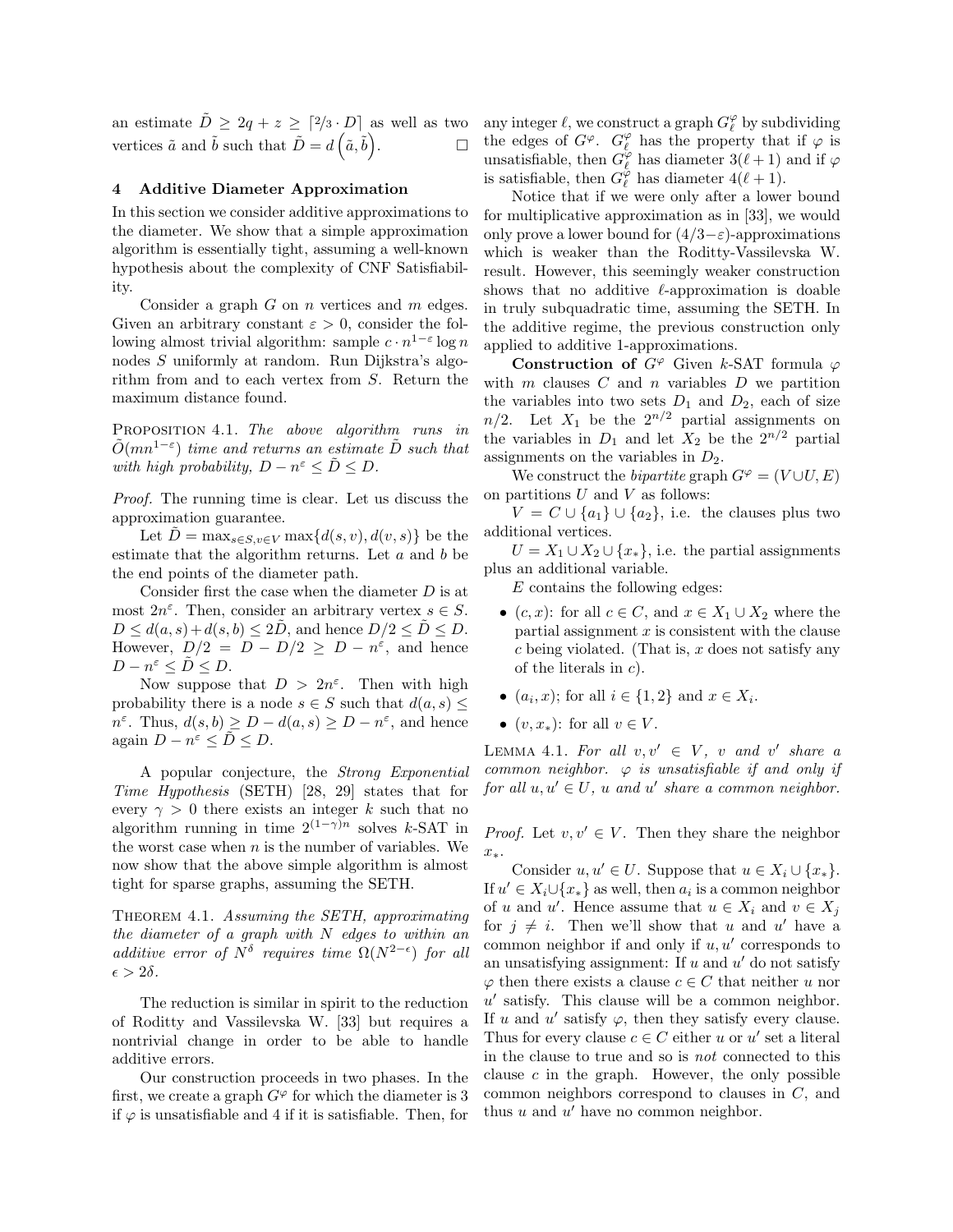**Construction of**  $G_{\ell}^{\varphi}$  We define a  $\ell$ -subdivision of an arbitrary graph as follows.

DEFINITION 1. ( $\ell$ -SUBDIVISION  $G_{\ell}$  of G) Given a graph  $G = (V, E)$ , its  $\ell$ -subdivision  $G_{\ell}(V_{\ell}, E_{\ell})$  is defined as follows:

 $V_{\ell} = V \cup (E \times \{1, \ldots, \ell\})$ 

Assume that each  $e \in E$  has some arbitrarily chosen "direction"  $(i, j)$ . Then  $E_{\ell}$  =  $\{(i, e_1), (e_1, e_2), \ldots, (e_{\ell-1}, e_{\ell}), (e_{\ell}, j) : e = (i, j) \in$  $E$ .

We say that a vertex  $v \in G_\ell$  is an original vertex if it is also a vertex in G.

LEMMA 4.2. If  $\varphi$  is unsatisfiable, then  $G_{\ell}^{\varphi}$  has diameter at most  $3(\ell + 1)$ , and if  $\varphi$  is satisfiable, then  $G_{\ell}^{\varphi}$ has diameter at least  $4(\ell + 1)$ .

*Proof.* Assume that  $\varphi$  is unsatisfiable. Let  $v, v'$  be two arbitrary vertices in  $G_{\ell}^{\varphi}$ . Consider how far v and  $v'$  are away from vertices from the original graph  $G^{\varphi}$ . Without loss of generality assume that  $v$  is closer and is distance  $r \leq \frac{\ell+1}{2}$  away from some original vertex  $\overline{v}$ . (If v is an original vertex, then  $\overline{v} = v$  and  $r = 0$ .) Now v' is on an edge  $e'$  from  $G^{\varphi}$  (if v' is also an original vertex and is on several edges, choose one arbitrarily). Let  $\bar{v'}$  be the end point of e' that is in the same partition as  $\bar{v}$ , i.e. either both  $\bar{v}$  and  $\bar{v'}$  are in  $U$ , or both are in  $V$ .

Now  $d(\overline{v'}, v') \leq (\ell+1) - r$  because otherwise v' would be closer to an original vertex than  $v$ . Also  $d(\bar{v}, \bar{v'}) \leq 2(\ell+1)$  because  $\bar{v}$  and  $v'$  share a common neighbor in  $G^{\varphi}$  by Lemma 4.1. Thus there is a path from v to v' of length at most  $d(v, \bar{v}) + d(\bar{v}, \bar{v'}) +$  $d(\bar{v'}, v') \leq r + 2(\ell + 1) + (\ell + 1) - r = 3(\ell + 1).$ 

Assume that  $\varphi$  is satisfiable. Every simple path connecting original vertices in  $G_{\ell}^{\varphi}$  induces a path in  $G^{\varphi}$ . Let  $u \in X_1, u' \in X_2$  be two vertices corresponding to a satisfying assignment. By Lemma  $4.1$ ,  $u$  and  $u'$  are on the same side of the partition in  $G^{\varphi}$  but have no common neighbor. Thus the distance between  $u$ and  $u'$  in  $G^{\varphi}$  is at least 4, and so any path connecting them in  $G_{\ell}^{\varphi}$  has distance at least  $4(\ell + 1)$ .

Proof. [Proof of Theorem 4.1] For the sake of contradiction, let  $\epsilon > 2\delta$  such that there exists an  $N^{2-\epsilon}$ time algorithm which approximates the diameter of a graph with N edges to within additive error  $N^{\delta}$ .

Let

$$
\gamma = \frac{2 - (1 + \frac{\delta}{1 - \delta})(2 - \epsilon)}{5}.
$$

Note that  $\gamma > 0$  because  $(1 + \frac{\delta}{1-\delta})(2 - \epsilon) < (1 + \frac{\delta}{1-\delta})$  $\frac{\delta}{1-\delta}(2-2\delta) = 2$ . Now by SETH, there exists a k such that solving k-SAT requires time  $2^{(1-\gamma)n}$ . We

will use our reduction and the assumed algorithm to violate this.

Given a k-SAT instance  $\varphi$  on m clauses and *n* variables, let  $\ell = (4m2^{n/2})^{\frac{\delta}{1-\delta}}$ , and create the graph  $G_{\ell}^{\varphi}$ . The number of edges N is at most  $2\ell m 2^{n/2} + 2 + 2n^{n/2} < 4\ell m 2^{n/2}$ . Thus the error our algorithm makes is at most

$$
N^{\delta} < (4m\ell 2^{n/2})^{\delta} = (4m(4m2^{n/2})^{\frac{\delta}{1-\delta}} 2^{n/2})^{\delta}
$$
\n
$$
= (4m2^{n/2})^{\frac{\delta}{1-\delta}} = \ell.
$$

Thus computing the diameter within an additive error of  $N^{\delta}$  will solve the k-SAT instance  $\varphi$ .

The time it will take to solve the instance is  $N^{2-\epsilon}$  as creating the graph  $G_{\ell}^{\varphi}$  takes only  $\varnothing$  (N) time. However,

$$
N^{2-\epsilon} = (4\ell m 2^{n/2})^{2-\epsilon} = (4m(4m2^{n/2})^{\frac{\delta}{1-\delta}})2^{n/2})^{2-\epsilon}
$$
  
= 
$$
(4m2^{n/2})^{(1+\frac{\delta}{1-\delta})(2-\epsilon)} \le (4m2^{n/2})^{2-5\gamma}.
$$

Now we know that  $m \leq (2n)^k$  (otherwise we can remove the duplicate clauses before the reduction) and so for large enough n, we have that  $(4m)^2$  <  $2^{\gamma n}$ . Thus,  $(4m2^{\frac{n}{2}})^{2-5\gamma} < 2^{(1-2\gamma)n}$  giving us our contradiction.

## 5 Approximating the Eccentricities

In this section we give a  $5/3$ -approximation to the eccentricities of all vertices in a given undirected weighted graph. The algorithm runs in  $\tilde{O}(m^{3/2})$ time. It is presented below.

### Algorithm 2

- 1. Transform the graph to have bounded degree (as in Section 3).  $G = (V, E)$  is the new graph.
- 2. Sort the adjacency lists in ascending order of weight.
- 3. Let  $L = \sqrt{m \log m}$ . For all  $v \in V$ , compute  $N_L(v)$ .
- 4. Pick a set  $S \subset V$  of size  $O((m/L) \log m)$  hitting  $N_L(v)$  for all  $v \in V$ .
- 5. Run a Dijkstra search from every  $s \in S$ .
- 6. Determine the farthest vertex from S, and call it w.
- 7. Run a Dijkstra search from w.
- 8.  $T := \{w\} \cup \{x \in V \mid \exists y \in N_L (w) \land (y, x) \in E\}.$ Notice that  $N_L(w) \subseteq T$ .
- 9. Run a Dijkstra search from each vertex in T.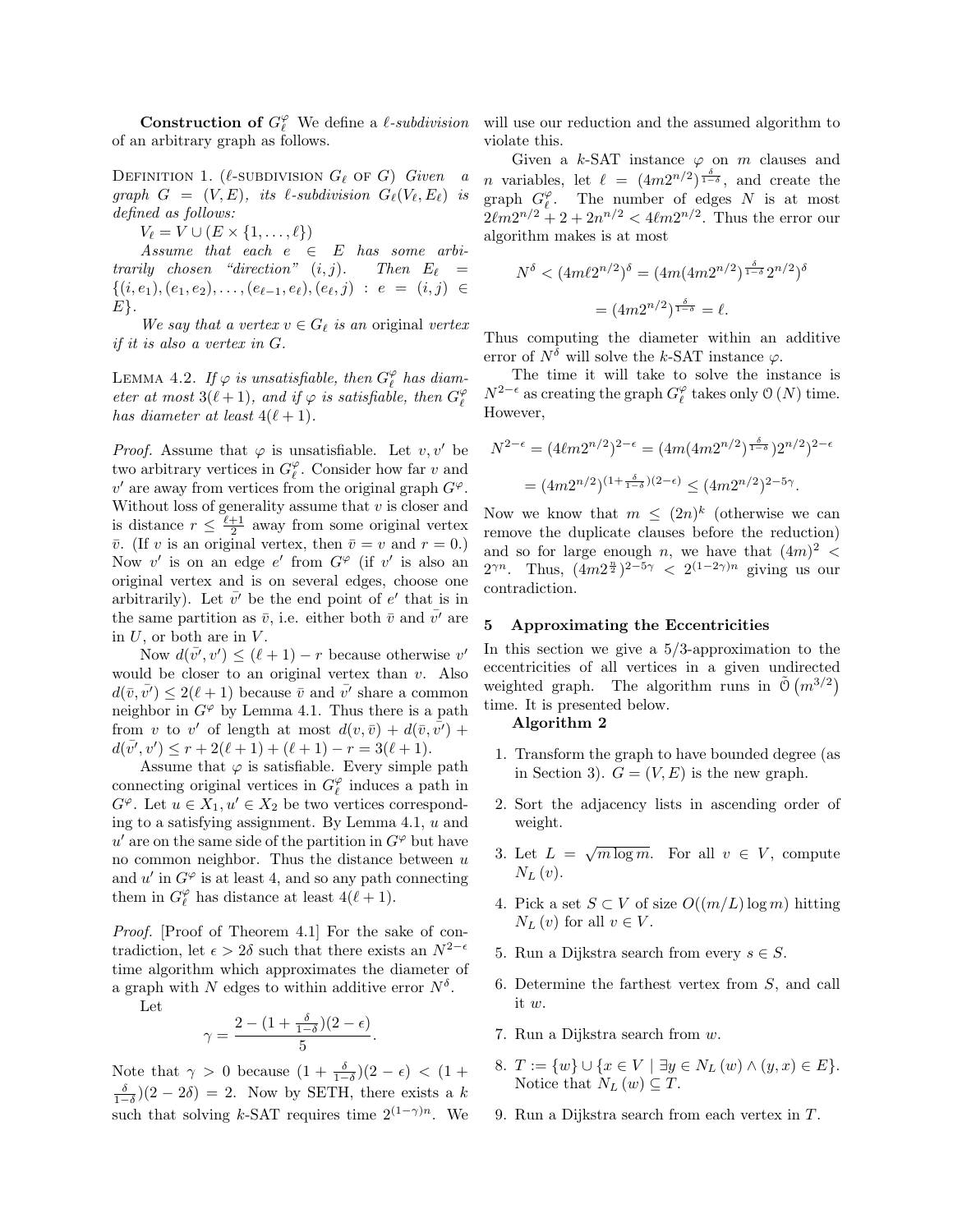- 10. Set  $\epsilon'(v) := \epsilon(v)$  for each  $v \in T \cup S$ .
- 11. For each  $v \notin T \cup S$ , set  $\epsilon'(v) =$  $\max_{u \in T \cup S} \{ \max (d(u, v), \epsilon(u) - d(u, v)) \}.$
- 12. Return the list of  $\epsilon'(v)$  values.

THEOREM 5.1. Algorithm 2 returns an estimate  $\epsilon'(v)$  to the eccentricity  $\epsilon(v)$  for each vertex v such that  $3\epsilon(v)/5 \leq \epsilon'(v) \leq \epsilon(v)$ .

Proof. First, note that in an undirected graph, for any  $x, y \in V$  we have that  $\epsilon(x) \geq \epsilon(y) - d(x, y)$ . Indeed, let  $\epsilon(x) = d(x, t_x)$  and  $\epsilon(y) = d(y, t_y)$ . Then  $d(x, t_x) \geq d(x, t_y) + d(x, y) - d(x, y) \geq d(y, t_y)$  $d(x, y)$ .

Because of this, for any  $v \in V$ , the estimate  $\epsilon'(v)$ returned is always at most  $\epsilon(v)$ : either it is a real distance to v, or it is  $\epsilon(u) - d(u, v)$  for some u.

It remains to show that for any  $v \in V$ ,  $\epsilon'(v) \geq$  $3\epsilon(v)/5$ . Consider any  $u \in T \cup S$ . From the argument above, we have that  $\epsilon(u) \geq \epsilon(v) - d(u, v)$ , and so  $\epsilon'(v) \geq \epsilon(u) - d(u, v) \geq \epsilon(v) - 2d(u, v)$ . We will show that either for some  $u \in T \cup S$ ,  $d(u, v) \geq \frac{3\epsilon(v)}{5}$ , or for some  $u \in T \cup S$ ,  $d(u, v) < \epsilon(v)/5$  so that  $\epsilon(v) - 2d(u, v) \geq \frac{3\epsilon(v)}{5}$ , and thus the estimate is always good.

First, if  $d(w, v) \geq \frac{3\epsilon(v)}{5}$ , then the estimate is already good, so assume that  $d(w, v) < 3\epsilon(v)/5$ .

Let  $t$  be the farthest vertex from  $v$ . If we run a Dijkstra search from a vertex in  $B_{2\epsilon(v)/5}(t)$ , then we are guaranteed a good estimate, so assume otherwise. This means that  $d(w, S) \geq d(t, S) > 2\epsilon(v)/5$  since w is the farthest vertex from S. Since S hits  $N_L(w)$ , we also have that  $N_L(w)$  contains all vertices of distance  $\langle 2\epsilon(v)/5$  from w.

Consider the shortest path  $P$  from  $w$  to  $v$ . Let  $x$ be the last vertex of  $N_L(w)$  on P, and let w' be the vertex after x on P. Since  $v \notin N_L(w)$ , w' must exist. Since  $N_L(w)$  contains all vertices of distance at most  $2\epsilon(v)/5$  from w, we must have  $d(w, w') > 2\epsilon(v)/5$ , and since  $d(w, v) < 3\epsilon(v)/5$ , we must have  $d(w', v) < \epsilon(v)/5$ . Since  $w' \in T$ , we have run a Dijkstra search from  $w'$ and  $\epsilon'(v) \geq \epsilon(v) - 2d(w', v) \geq \frac{3\epsilon(v)}{5}$ , completing the  $\Box$ 

THEOREM 5.2. Algorithm 2 runs in time  $\mathfrak{O}\left(\left(m\log n\right)^{3/2}\right).$ 

Proof. Because we make the graph have constant degree, computing  $N_L(v)$  for all  $v \in V$ takes  $O(mL)$  time. The Dijkstra searches take  $\mathcal{O}\left(\left(\left(m/L\right)\log m + L\right)m\log m\right) = \mathcal{O}\left(\left(m\log m\right)^{3/2}\right)$ time.

Acknowledgments. This paper was written while the last author was a research associate at Stanford and a research engineer at UC Berkeley supported by NSF Grants CCF-0830797, CCF-1118083, IIS-0963478 and IIS-0904325, and an AFOSR MURI Grant. The third author is supported by ISF grant grant no. 822/10. The second and fifth authors' work at Princeton University was partially supported by NSF grant CCF-0832797.

# References

- [1] D. Aingworth, C. Chekuri, P. Indyk, and R. Motwani. Fast estimation of diameter and shortest paths (without matrix multiplication). SIAM Journal on Computing, 28(4):1167–1181, 1999.
- [2] R. Albert, H. Jeong, and A.L. Barabasi. Diameter of the world wide web. Nature, 401:130 – 131, 1999.
- [3] S. Baswana, V. Goyal, and S. Sen. All-pairs nearly 2-approximate shortest paths in  $o(n^2)$ poly log n) time. Theor. Comput. Sci., 410(1):84–93, 2009.
- [4] S. Baswana and T. Kavitha. Faster algorithms for all-pairs approximate shortest paths in undirected graphs. SIAM J. Comput., 39(7):2865–2896, 2010.
- [5] Surender Baswana, Telikepalli Kavitha, Kurt Mehlhorn, and Seth Pettie. New constructions of (alpha, beta)-spanners and purely additive spanners. In SODA, pages 672–681, 2005.
- [6] Surender Baswana, Telikepalli Kavitha, Kurt Mehlhorn, and Seth Pettie. Additive spanners and (alpha, beta)-spanners. ACM Transactions on Algorithms, 7(1):5, 2010.
- [7] B. Ben-Moshe, B. K. Bhattacharya, Q. Shi, and A. Tamir. Efficient algorithms for center problems in cactus networks. Theoretical Computer Science,  $378(3):237 - 252, 2007.$
- [8] P. Berman and S. P. Kasiviswanathan. Faster approximation of distances in graphs. In Proc. WADS, pages 541–552, 2007.
- [9] K. Boitmanis, K. Freivalds, P. Ledins, and R. Opmanis. Fast and simple approximation of the diameter and radius of a graph. In WEA, pages 98–108, 2006.
- [10] Béla Bollobás, Don Coppersmith, and Michael Elkin. Sparse distance preservers and additive spanners. SIAM J. Discrete Math., 19(4):1029–1055, 2005.
- [11] Shiri Chechik. New additive spanners. In SODA, pages 498–512, 2013.
- [12] V. Chepoi, F. Dragan, and Y. Vaxès. Center and diameter problems in plane triangulations and quadrangulations. In Proc. SODA, pages 346–355, 2002.
- [13] V. Chepoi and F. F. Dragan. A linear-time algorithm for finding a central vertex of a chordal graph. In ESA, pages 159–170, 1994.
- [14] Victor Chepoi, Feodor F. Dragan, Bertrand Estellon, Michel Habib, and Yann Vaxès. Diameters, centers, and approximating trees of delta-